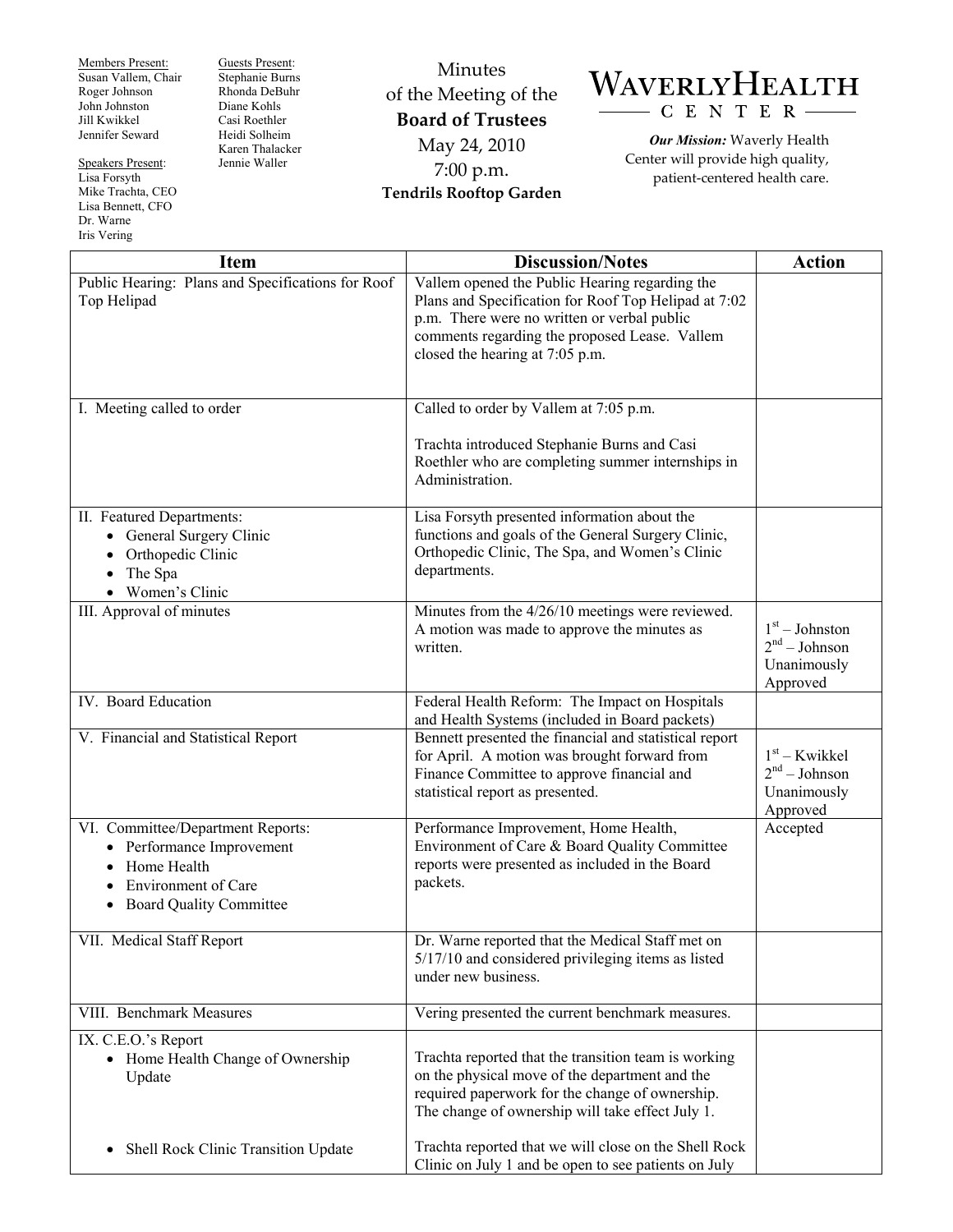|                                                                                                                                                                                                                                                                                                                                                                                                                                                                                                                                                                                                                                                                                                                                                                                                                                                   | 5. Trachta discussed a potential agreement with the<br>City of Shell Rock for phased-in property taxes on<br>the lot we may purchase.                                                                                                                                                                                                                                                          |                                                                            |
|---------------------------------------------------------------------------------------------------------------------------------------------------------------------------------------------------------------------------------------------------------------------------------------------------------------------------------------------------------------------------------------------------------------------------------------------------------------------------------------------------------------------------------------------------------------------------------------------------------------------------------------------------------------------------------------------------------------------------------------------------------------------------------------------------------------------------------------------------|------------------------------------------------------------------------------------------------------------------------------------------------------------------------------------------------------------------------------------------------------------------------------------------------------------------------------------------------------------------------------------------------|----------------------------------------------------------------------------|
| Greeley Database Management Agreement<br>$\bullet$                                                                                                                                                                                                                                                                                                                                                                                                                                                                                                                                                                                                                                                                                                                                                                                                | Vering presented a two-year agreement with Greeley<br>for management of the physician profile database.<br>The agreement was included in the Board packets. A<br>motion was made to approve the agreement as<br>presented.                                                                                                                                                                     | $1st - Johnson$<br>$2nd - Kwikkel$<br>Unanimously<br>Approved              |
| Organizational Chart Revision<br>$\bullet$                                                                                                                                                                                                                                                                                                                                                                                                                                                                                                                                                                                                                                                                                                                                                                                                        | Trachta presented updates to the organizational chart.<br>The updates are the result of the addition of the<br>Clinical Excellence initiative in the recently<br>approved strategic plan and a new budgeted position.<br>A motion was made to approve the organizational<br>chart revisions as presented.                                                                                      | $1st$ – Seward<br>$2nd - Kwikkel$<br>Unanimously                           |
| Rooftop Helipad Contract<br>$\bullet$                                                                                                                                                                                                                                                                                                                                                                                                                                                                                                                                                                                                                                                                                                                                                                                                             | Trachta presented a bid recommendation from<br>InVision Architecture for the rooftop helipad<br>contract. FEC Helipads was the apparent low bidder<br>and met the requirements of the bid documents. A<br>motion was made to approve awarding the contract<br>for Part $1$ – Design Services as detailed in the<br>recommendation letter to FEC Heliports at a cost not<br>to exceed \$25,000. | Approved<br>$1st - Johnston$<br>$2nd - Johnson$<br>Unanimously<br>Approved |
| X. Old Business                                                                                                                                                                                                                                                                                                                                                                                                                                                                                                                                                                                                                                                                                                                                                                                                                                   |                                                                                                                                                                                                                                                                                                                                                                                                |                                                                            |
| XI. New Business<br>• Provisional Appointments to Medical<br>Staff:<br>Linda Martin, M.D. - Active,<br>Orthopedic Surgery, WHC (moving<br>from temporary to provisional)<br>Reappointments to Medical Staff:<br>$\bullet$<br>Dean Hutchison, CRNA -<br>Active/Ancillary, Anesthesia, WHC<br>Megan McMillin, PA-C - Active/<br>Ancillary, Family Practice, WHC<br>Ravindra Mallavarapu, M.D. -<br>٠<br>Consulting, Gastroenterology, CVMS<br>Benjamin Mason, M.D. - Consulting,<br>٠<br>Ophthalmology, Wolfe Clinic<br>Barbara Burkle, ARNP - Consulting/<br>٠<br>Ancillary, Gastroenterology, CVMS<br>Change of Status – Courtesy to Active:<br>٠<br>Lee Fagre, M.D. - Family Practice,<br>Covenant<br>Updated/Revised Privileges:<br>John Glascock, M.D. - Consulting,<br>General Surgery, Covenant<br>David Rathe, D.O. - Active, Internal<br>٠ | Privileging items were presented as individually<br>listed at left. All files have been reviewed by the<br>Executive Committee of the Medical Staff. The<br>Executive Committee recommends approval. A<br>motion was made to approve all privileging items as<br>individually considered and recommended by the<br>Executive Committee of the Medical Staff.                                   | $1st$ – Kwikkel<br>$2nd$ – Seward<br>Unanimously<br>Approved               |
| Medicine - HIS<br>Deniz Bastug, M.D. - Consulting,<br>٠<br>Plastic Surgery - Renaissance Plastic<br>Surgery<br>Reinstatement to Medical Staff<br>(Correction):<br>Ann F. Bell, M.D. - Courtesy,                                                                                                                                                                                                                                                                                                                                                                                                                                                                                                                                                                                                                                                   |                                                                                                                                                                                                                                                                                                                                                                                                |                                                                            |